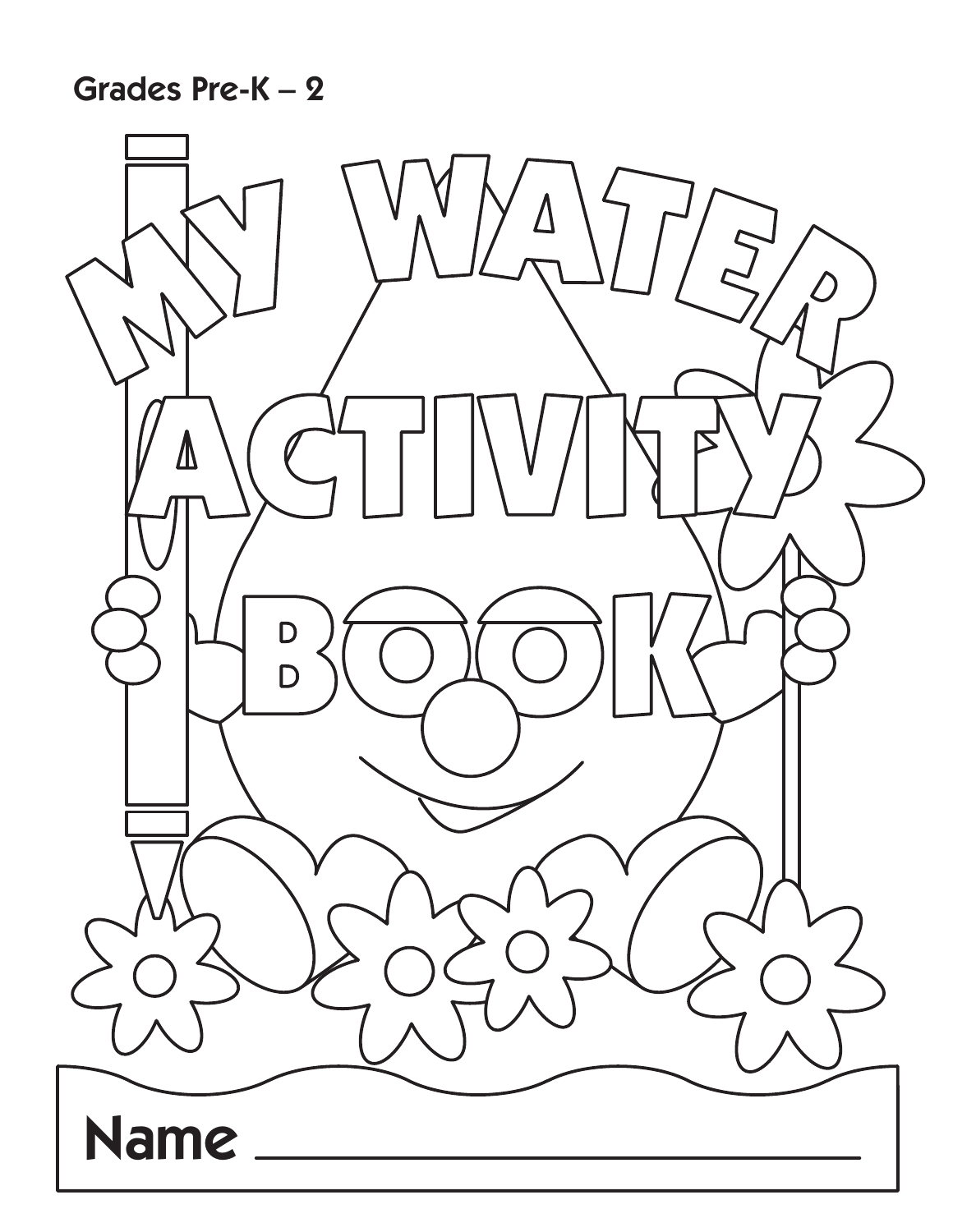| <b>Directions</b> |  |                                                                                                                     |  |
|-------------------|--|---------------------------------------------------------------------------------------------------------------------|--|
|                   |  | The activities in this book are designed to help children learn about important water resources education concepts. |  |



#### **Make a Word**

Ask the child to talk about each picture and identify its beginning letter. The words are Ask the child to combine the letters to spell w-a-t-e-r.

## **The Water Cycle**

The sun provides energy for the water cycle. Ask the child to talk about how water moves through the continuous cycle. Then ask the child to color the illustration.

Sunshine State Standards, Science SC.B.1.1: The student recognizes that energy may be changed in form with varying efficiency.



**2**

## **Water Is Life**

Talk about each picture. Ask the child to make a check mark next to the things that need water to live. Sunshine State Standards, Science SC.F.1.1: The student describes patterns of structure and function in living things.



#### **Save or Waste?**

Talk about the different examples of saving and wasting water. Ask the child to circle "save" or "waste" for each picture. Sunshine State Standards, Science SC.D.2.1: The student understands the need for protection of the natural systems on earth.



#### **Conservation**

Water conservation is the act of protecting our water from waste or loss. For each picture, ask the child to use the letters in c-o-n-s-e-r-v-a-t-i-o-n to make a smaller word. Answers: one, nose, car, ten, can, net, nest, note. Sunshine State Standards, Language Arts LA.K.1.7, LA.1.1.7, LA.2.1.7: The student uses a variety of strategies to comprehend grade level text.



## **Aquifer Maze**

The aquifer is a spongelike underground layer of rocks that can hold and release water. Ask the child to trace the path to the aquifer.

Sunshine State Standards, Mathematics MA.C.1.1: The student describes, draws, identifies and analyzes two- and three-dimensional shapes.



## **My Rainbow**

Sometimes when the sun comes out after it rains, a rainbow will appear in the sky. Describe a rainbow. Ask the child to connect the dots in order and then color the picture. Sunshine State Standards, Mathematics MA.A.2.1: The student understands number systems.



#### **Water Puzzle**

Talk about the different forms of water. Then ask the child to color the picture. Note: Complete pages 9 and 10 before cutting the puzzle pieces. Sunshine State Standards, Mathematics MA.C.2.1: The student visualizes and illustrates ways in which shapes can be combined, subdivided and changed.



## **My Water Puzzle**

Ask the child to draw and color a picture about water. Then cut the pieces to make two puzzles. Sunshine State Standards, Visual Arts VA.B.1.1: The student creates and communicates a range of subject matter, symbols and ideas using knowledge of structures and functions of visual arts.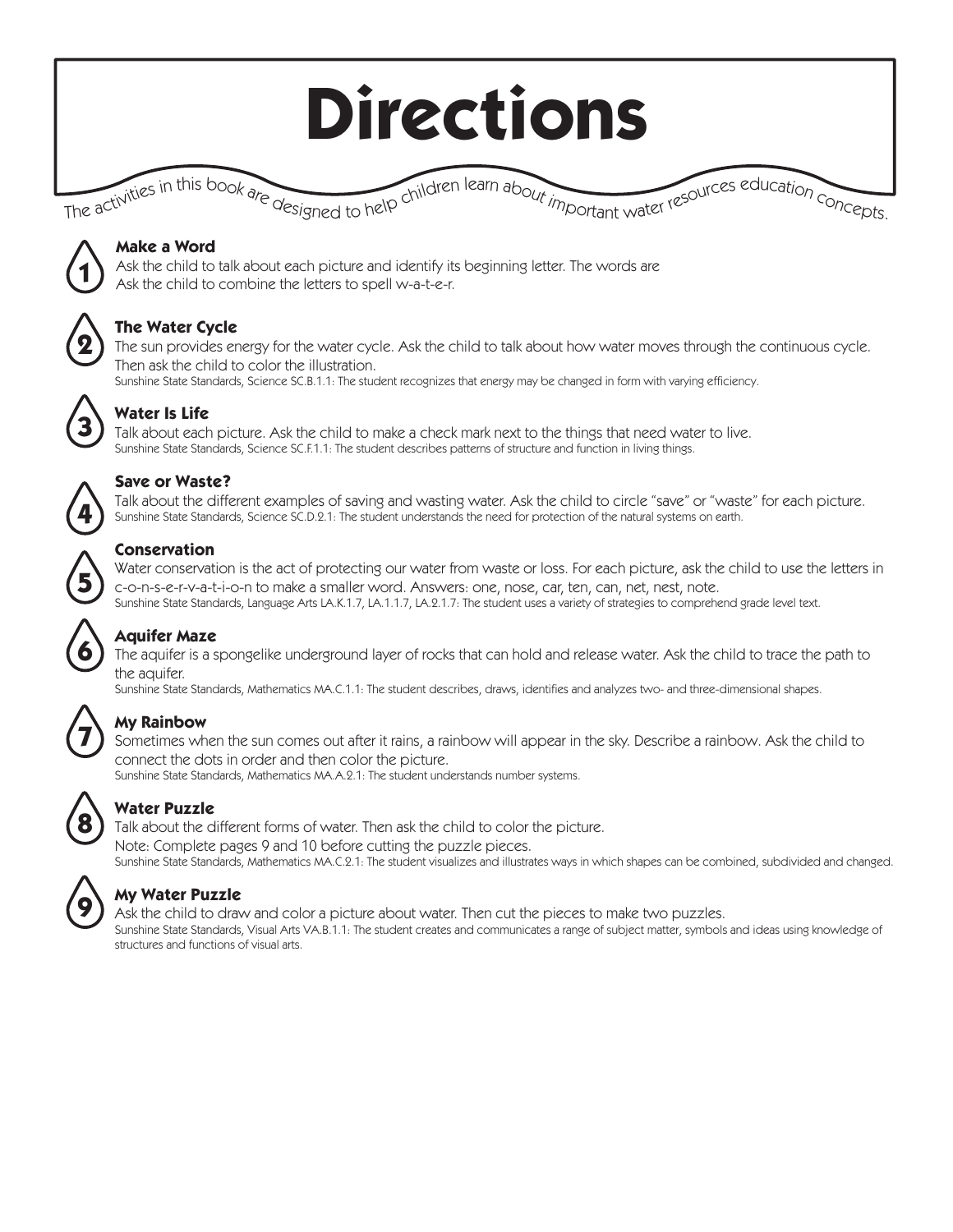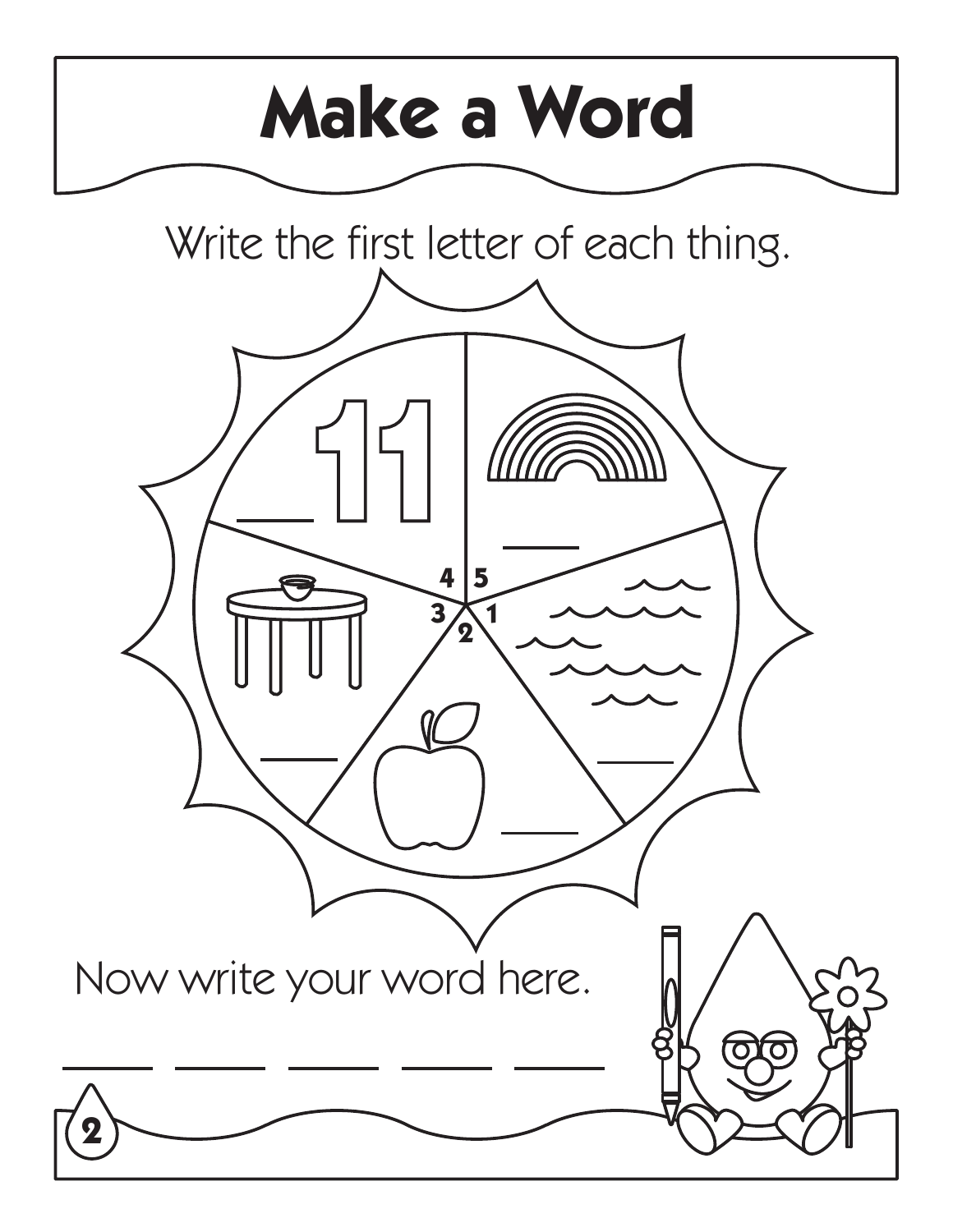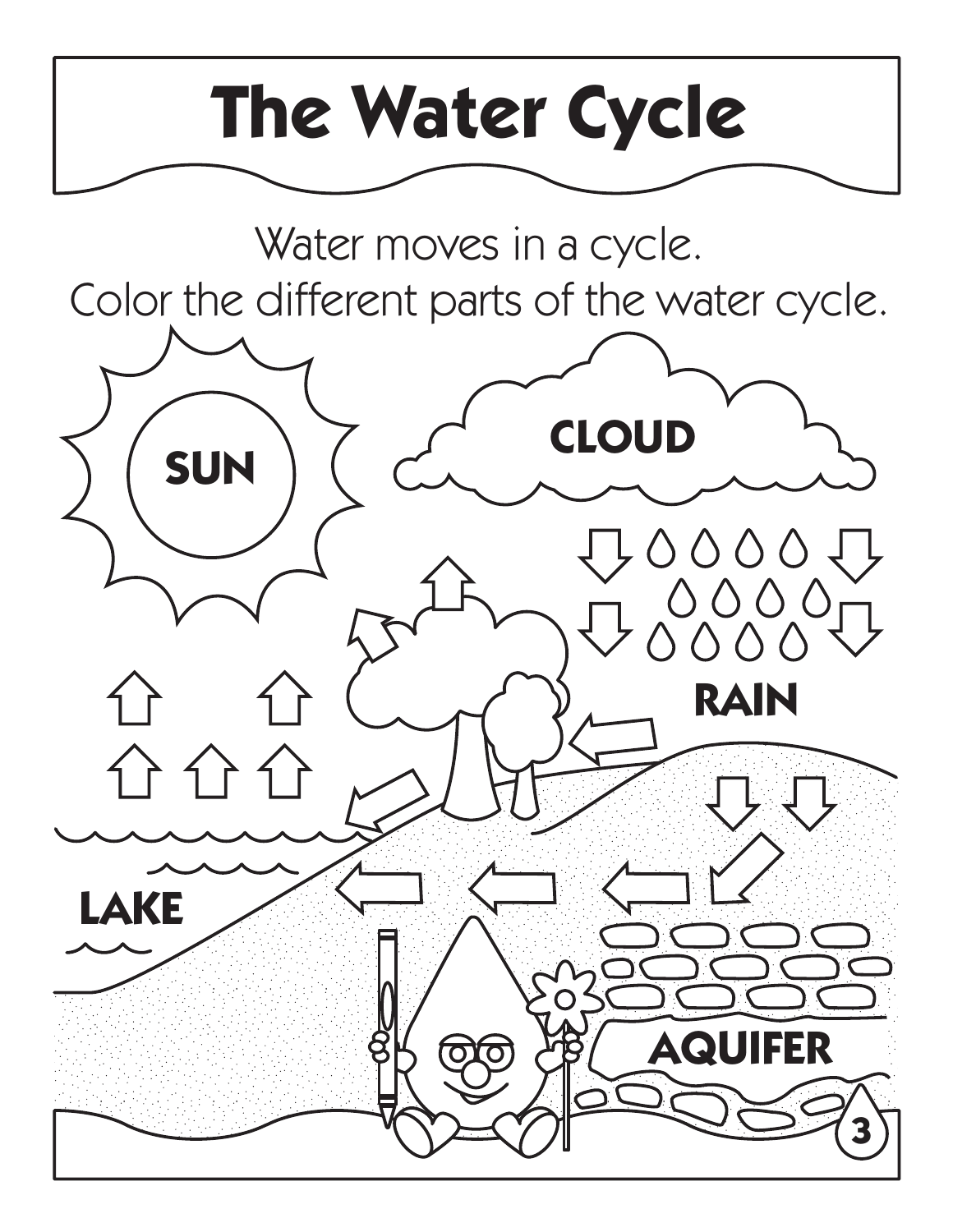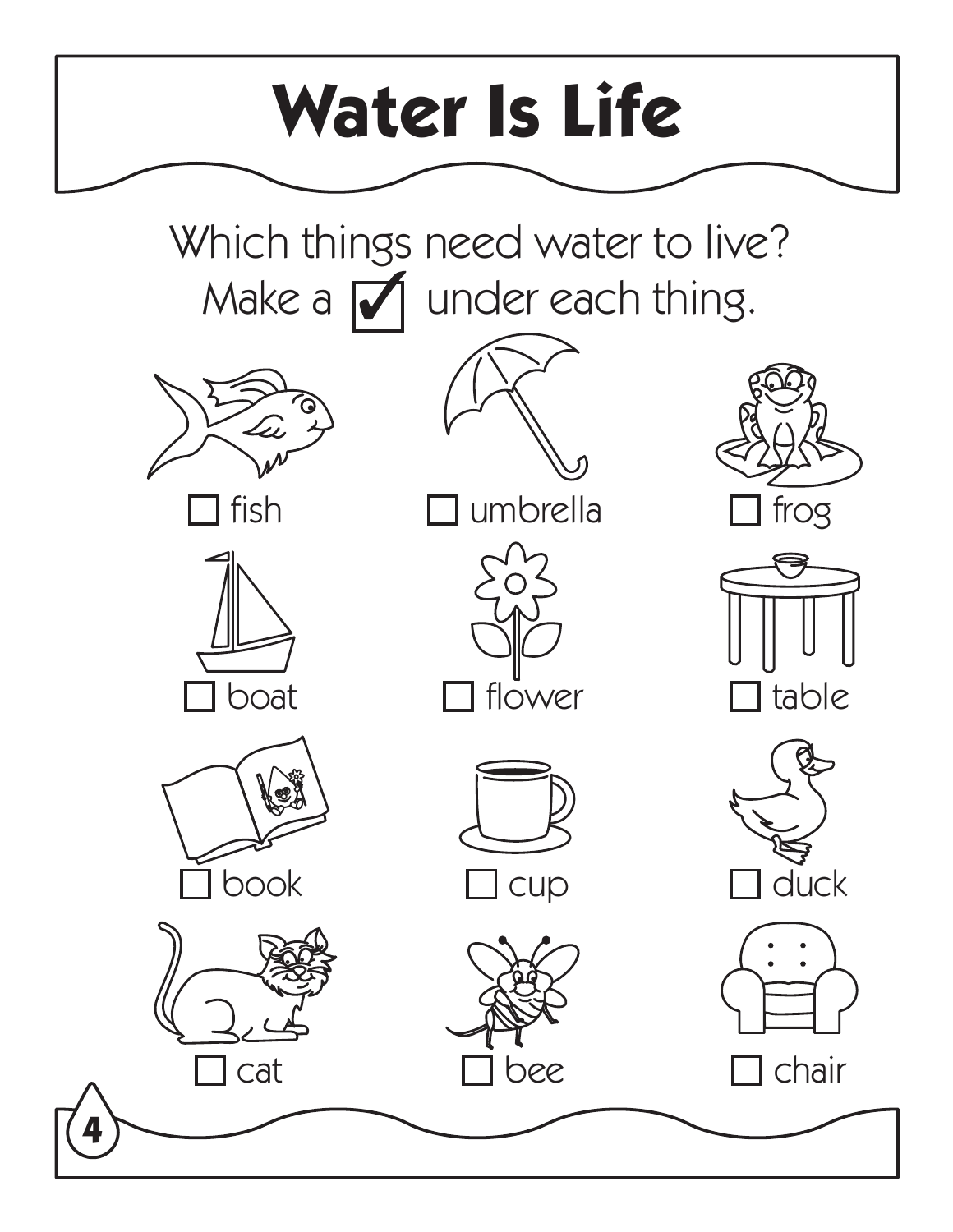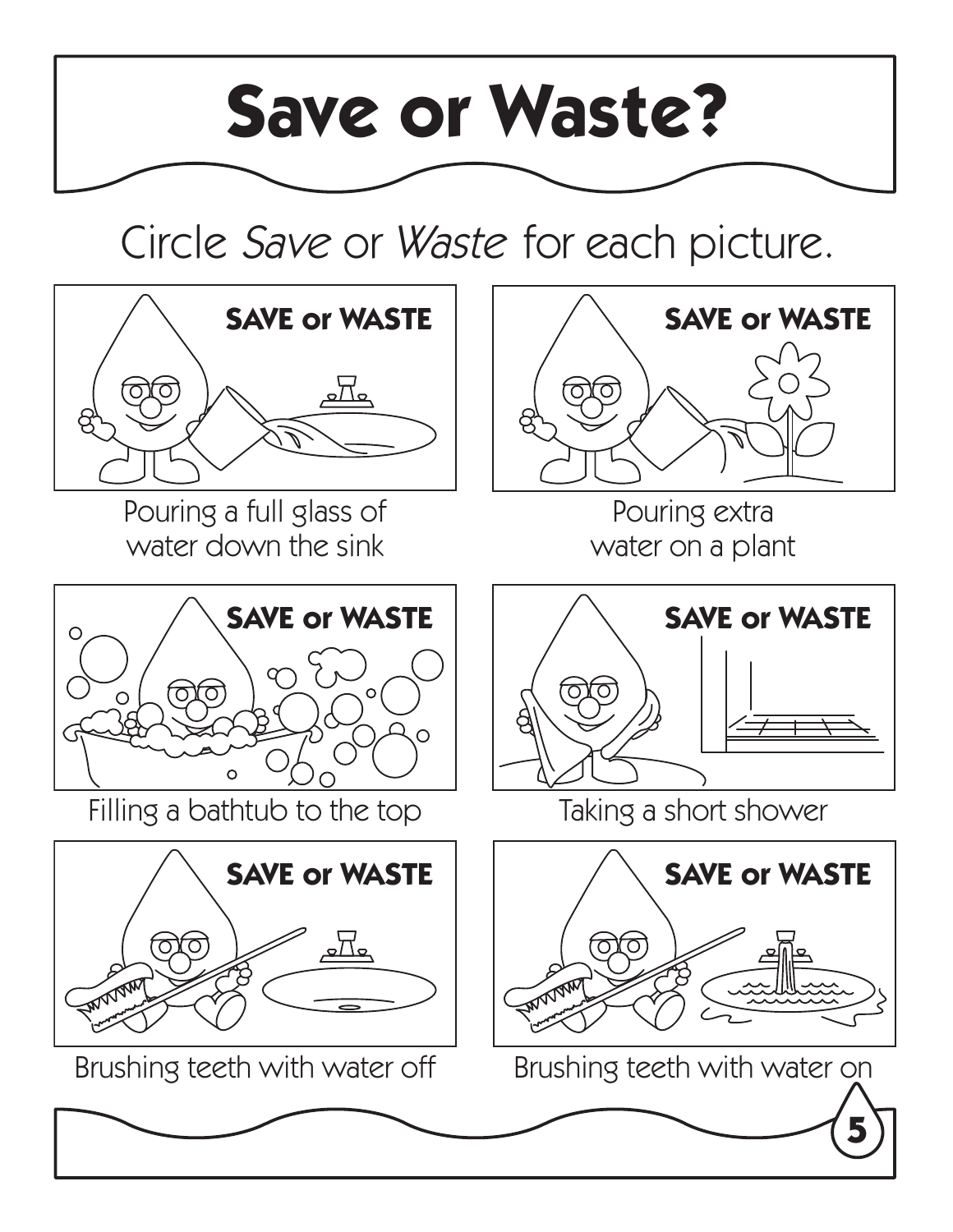

# Use the letters in c-o-n-s-e-r-v-a-t-i-o-n. Write a new word next to each picture.

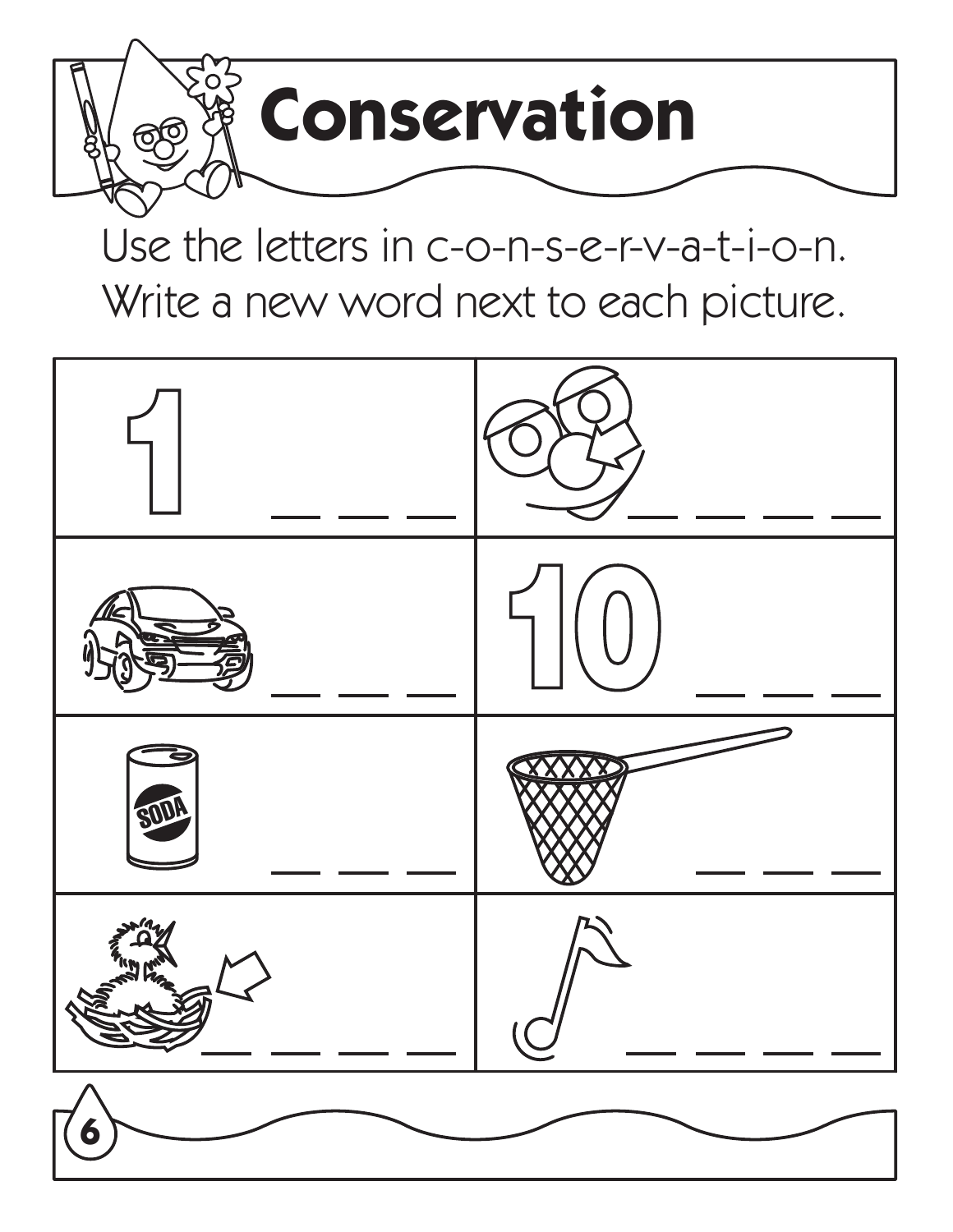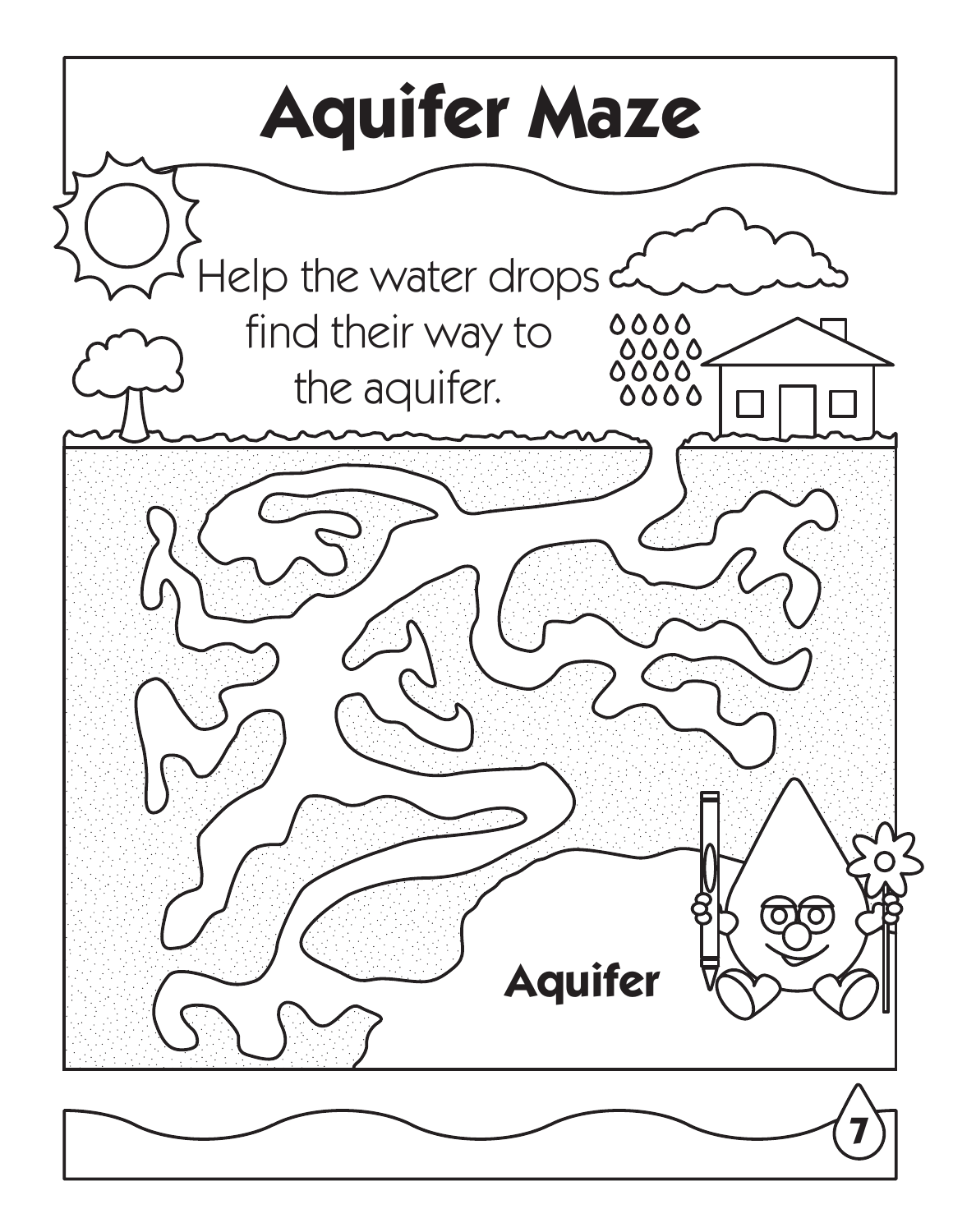

2 14

3 13

 $4.12$ 



Connect the dots. Then color the picture.

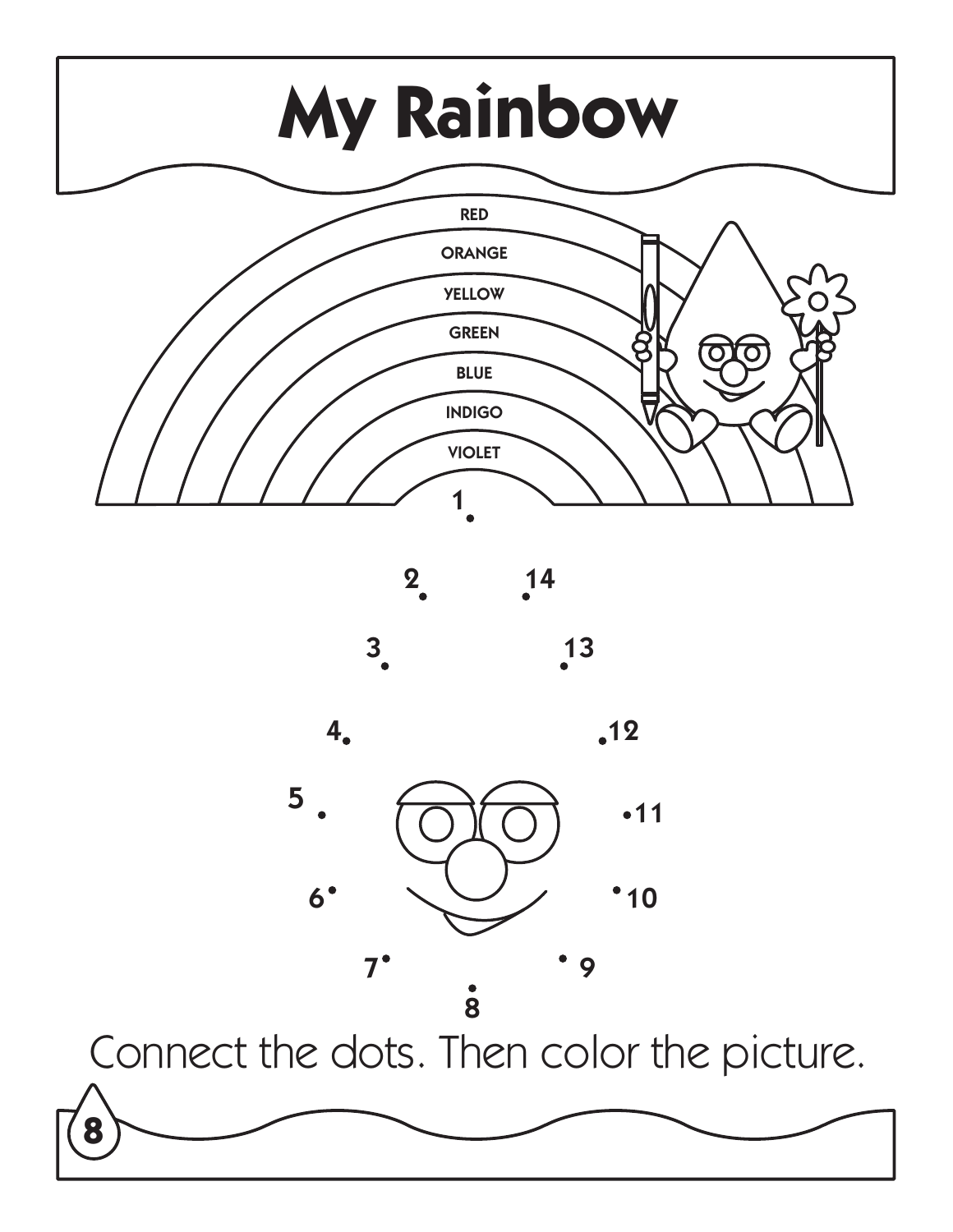